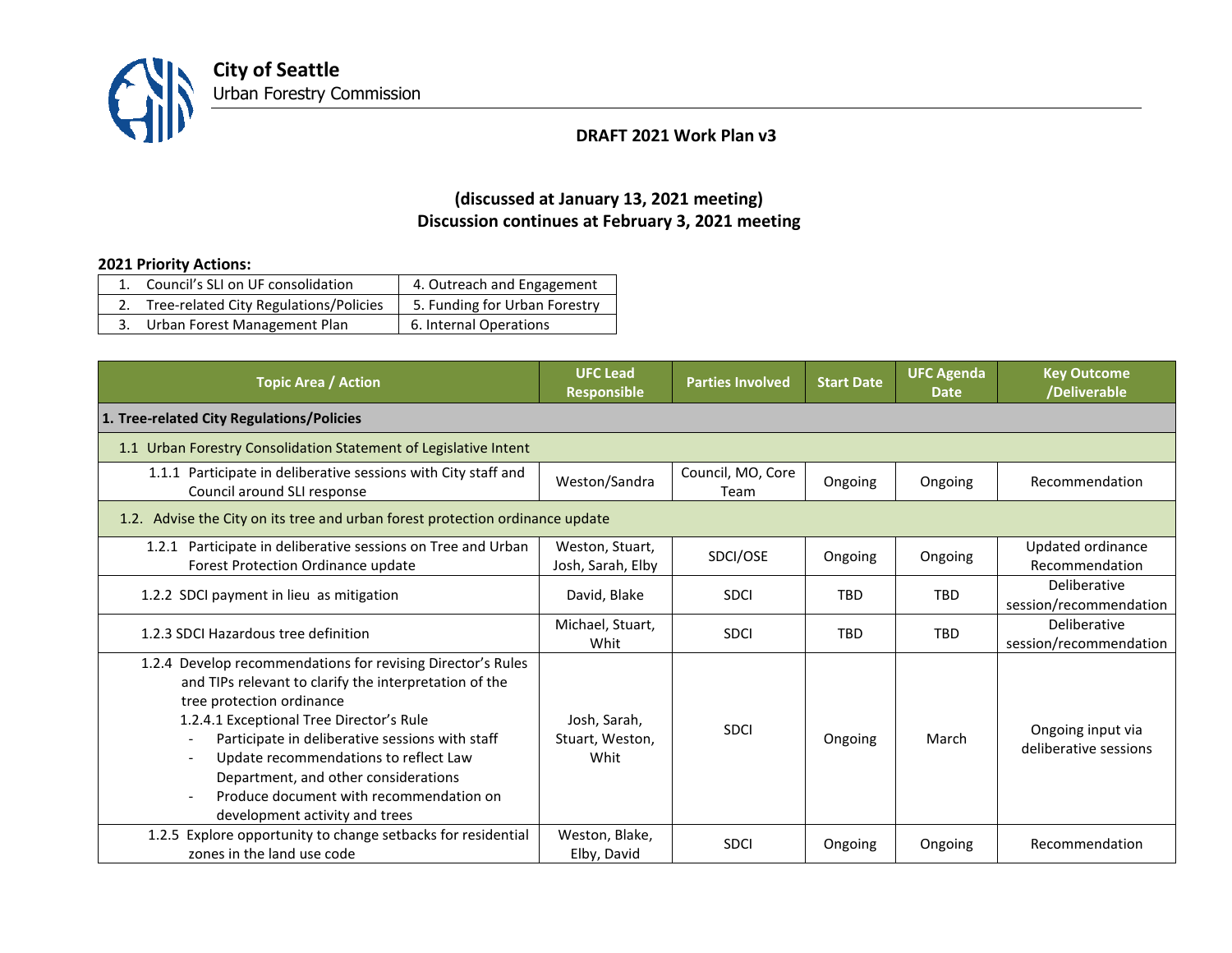| <b>Topic Area / Action</b>                                                                                                                                                                                                                              | <b>UFC Lead</b><br><b>Responsible</b> | <b>Parties Involved</b> | <b>Start Date</b>      | <b>UFC Agenda</b><br><b>Date</b> | <b>Key Outcome</b><br>/Deliverable |  |
|---------------------------------------------------------------------------------------------------------------------------------------------------------------------------------------------------------------------------------------------------------|---------------------------------------|-------------------------|------------------------|----------------------------------|------------------------------------|--|
| 1.2.6 Understand the City's Design Review Guidelines and<br>opportunities for tree preservation. Actual design<br>impacts for tree preservation. Tree preservation actual<br>impact on housing capacity and affordability.                              | Weston, Julia                         | <b>SDCI</b>             | May                    | May                              | Received briefing                  |  |
| 1.2.7 Legislation dealing with zoning that can affect urban<br>forestry                                                                                                                                                                                 | Josh, Julia, Blake,<br>David          | State                   | <b>TBD</b>             | <b>TBD</b>                       | Monitor                            |  |
| 1.3 Advise the City on urban forestry policies                                                                                                                                                                                                          |                                       |                         |                        |                                  |                                    |  |
| 1.3.1 SPR tree policies/programs:<br>Supplemental Use Guidelines for Natural<br>Areas/Greenbelts<br>Cheasty Mountain Bike/Pedestrian Trail Pilot<br>Tree maintenance program<br>Viewpoints policy<br>Colman Park follow-up<br>Green Seattle Partnership | Whit, Julia, Sarah                    | Parks                   | <b>Dec</b><br>briefing | Dec briefing                     | Monitor progress                   |  |
| 1.3.2 Explore opportunities for tree planting in industrial<br>areas: Port of Seattle, Freight Advisory Board; SDOT                                                                                                                                     | Whit, Michael                         | Port of Seattle         | <b>TBD</b>             | <b>TBD</b>                       | <b>Build Relationship</b>          |  |
| 1.3.3 Follow up on recommendation for increased<br>coordination between SDOT and SCL on tree<br>maintenance and pruning cycles.                                                                                                                         | Whit, Sandra                          | UF IDT                  | Ongoing                | Ongoing                          | TBD                                |  |
| 1.3.4 Seattle tree list update (OPCD, SDCI, and SDOT)<br>including what not to plant (Holly, English ivy, etc.)                                                                                                                                         | Whit, Michael,<br>Sarah, Elby         | OPCD, SDCI, SDOT        | TBD                    | TBD                              | Recommendation                     |  |
| 1.3.5 Climate Change<br><b>Green New Deal</b><br><b>Climate Action Plan</b><br>Carbon accounting/credits                                                                                                                                                | Julia                                 | <b>OSE</b>              | <b>TBD</b>             | <b>TBD</b>                       | <b>TBD</b>                         |  |
| <b>Urban Forest Management Plan</b><br>2.                                                                                                                                                                                                               |                                       |                         |                        |                                  |                                    |  |
| 2.1 Support UFMP update                                                                                                                                                                                                                                 |                                       |                         |                        |                                  |                                    |  |
| 2.1.1 Provide review and input to draft plan as part of<br>City Council's public comment process                                                                                                                                                        | Weston,<br>Jessica, Sarah             | Core Team               | Mar/June               | <b>TBD</b>                       | Letter of<br>recommendation        |  |
| <b>Outreach and Engagement</b><br>3.                                                                                                                                                                                                                    |                                       |                         |                        |                                  |                                    |  |
| 3.1 City council and Mayor's Office interaction                                                                                                                                                                                                         |                                       |                         |                        |                                  |                                    |  |
| 3.1.1 Present 2020 Annual Report and 2021 Work Plan to<br>Council and the Mayor                                                                                                                                                                         | Weston,<br>Sandra                     | CC, OSE                 | April                  | April                            | <b>Transmittal letter</b>          |  |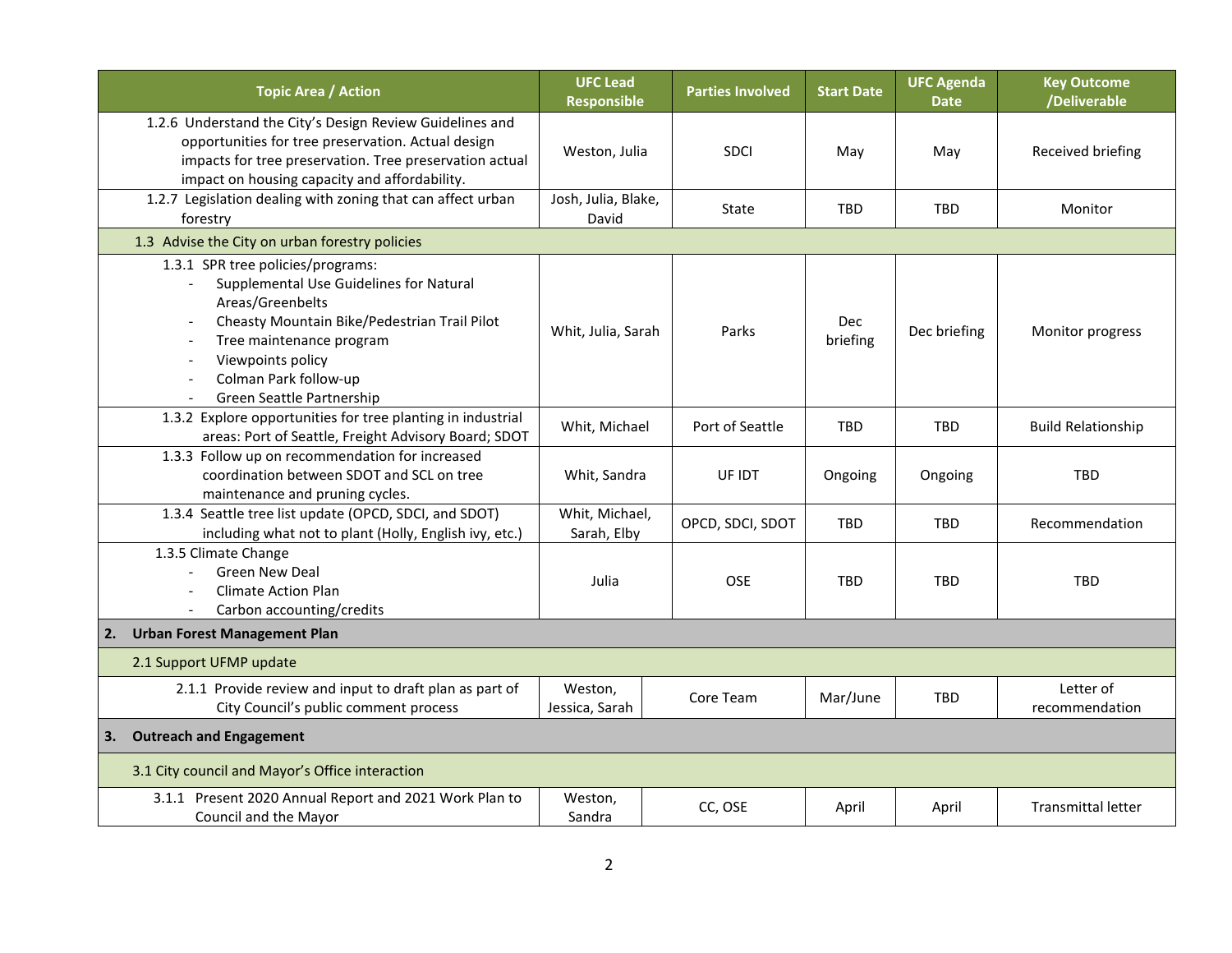| <b>Topic Area / Action</b>                                                                                                                                                                                                                                                   | <b>UFC Lead</b><br>Responsible          | <b>Parties Involved</b> | <b>Start Date</b> | <b>UFC Agenda</b><br><b>Date</b> | <b>Key Outcome</b><br>/Deliverable |  |
|------------------------------------------------------------------------------------------------------------------------------------------------------------------------------------------------------------------------------------------------------------------------------|-----------------------------------------|-------------------------|-------------------|----------------------------------|------------------------------------|--|
| 3.1.2 Hold meetings with Council and Mayor's Office                                                                                                                                                                                                                          | Weston,<br>Blake                        | CC, OSE                 | Ongoing           | Ongoing                          | <b>Build relationships</b>         |  |
| 3.2 Community Engagement/Education                                                                                                                                                                                                                                           |                                         |                         |                   |                                  |                                    |  |
| 3.2.1 Develop info sheet to respond to community<br>inquiries/communications<br>3.2.1.1 Break down the conversation of trees vs. X<br>(gentrification, development vs. trees, affordable<br>housing vs. trees, etc.)                                                         | Whit, Elena,<br>Sandra, Julia,<br>Sarah | UFC/Community           | Q1                | March                            | One-pager                          |  |
| 3.2.2 Intentionally expand the diversity of voices the UFC<br>engages with. Expressly seek out underrepresented<br>communities that have not been historically at the<br>table                                                                                               | Whit, Sarah,<br>Elby, Elena             | UFC/Community           | Ongoing           | Ongoing                          | <b>TBD</b>                         |  |
| 3.2.3 Support City departments on promoting the "What<br>not to Plant" list                                                                                                                                                                                                  | Weston,<br>Michael,<br>Elby, Elena      | Core Team               | <b>TBD</b>        | <b>TBD</b>                       | <b>TBD</b>                         |  |
| 3.2.4 Meet with community groups to engage in dialogue<br>about the importance of trees, the UFC role, and<br>community interests/priorities<br>3.2.4.1 Key Arena redevelopment<br>3.2.4.2 Tree protection ordinance update<br>3.2.4.3 Development and real estate community | Weston,<br>Jessica,<br>Sarah, Elena     | <b>TBD</b>              | <b>TBD</b>        | <b>TBD</b>                       | Build relationship                 |  |
| 3.2.5 Plan urban forestry outreach and engagement and<br>attend events such as Arbor Day, Green Seattle<br>Day, and Trees for Seattle events                                                                                                                                 | Sandra,<br>Blake, Elena                 | UF IDT                  | Ongoing           | Ongoing                          | Participation                      |  |
| 3.2.6 City of Seattle applications and engagement<br>programs                                                                                                                                                                                                                | Sandra,<br>Blake, Elena                 | UF IDT                  | Ongoing           | Ongoing                          | Participation                      |  |
| 3.3 Internal Engagement                                                                                                                                                                                                                                                      |                                         |                         |                   |                                  |                                    |  |
| Develop annual calendar to invite City<br>3.3.1<br>Departments to brief the UFC                                                                                                                                                                                              | Weston, All                             | UF IDT                  | January           | Ongoing                          | <b>Discussion</b>                  |  |
| 3.3.2 Introduce the UFC at commission meetings<br>(Planning, Pedestrian, Bike, Parks, MPD Oversight<br>Committee); Neighborhood Council meetings; and<br>public meetings                                                                                                     | Weston,<br>David                        | OSE                     | Ongoing           | Ongoing                          | UFC promotion and<br>coordination  |  |
| Align UF IDT and UFC's work plan<br>3.3.3<br>3.3.3.1 Hold annual joint UFC/IDT meeting                                                                                                                                                                                       | Weston,<br>Sandra                       | OSE                     | Ongoing           | Ongoing                          | Coordination                       |  |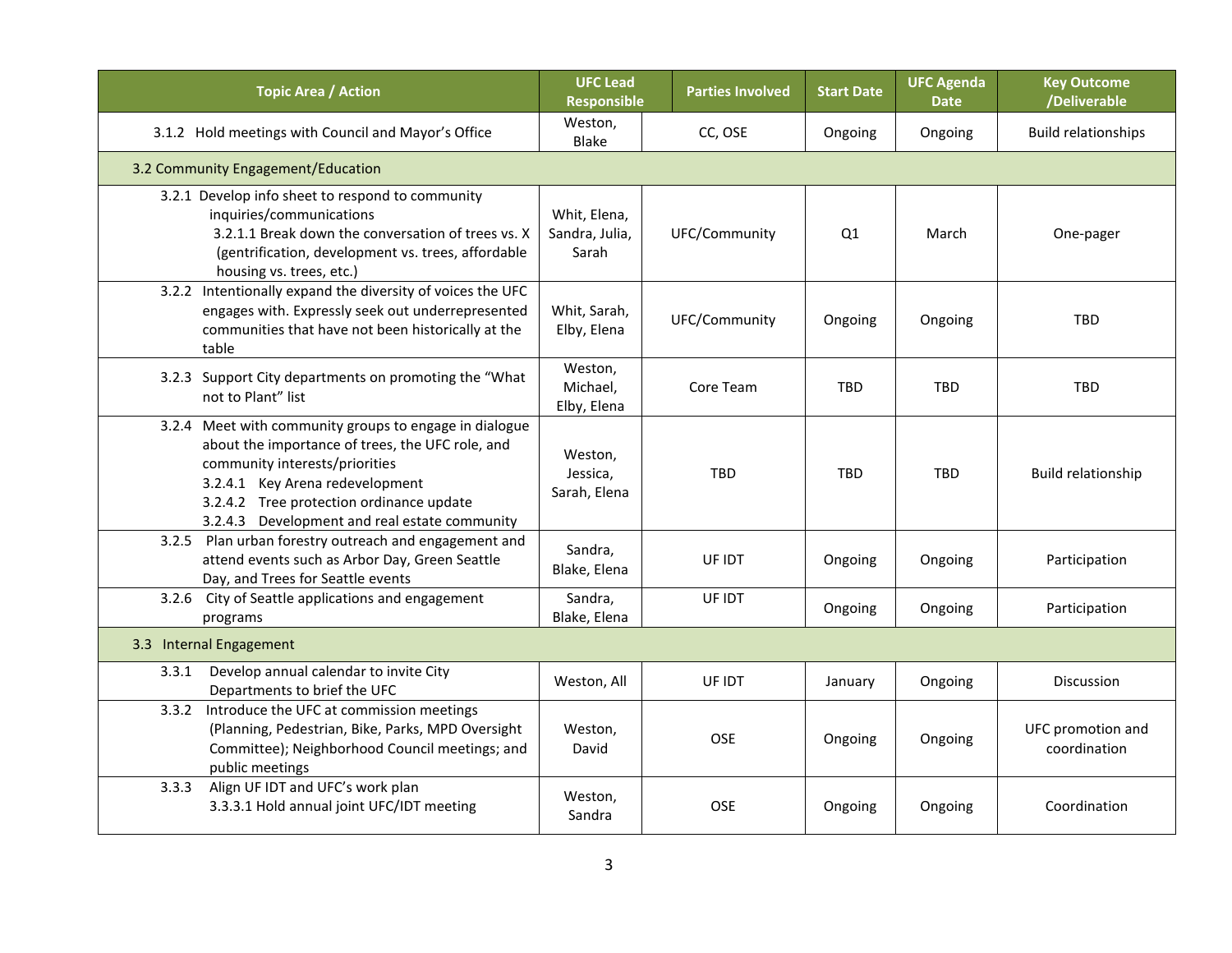| <b>Topic Area / Action</b>                                                                                                                                                                                                                                                                                                     | <b>UFC Lead</b><br>Responsible          | <b>Parties Involved</b>   | <b>Start Date</b> | <b>UFC Agenda</b><br><b>Date</b> | <b>Key Outcome</b><br>/Deliverable    |
|--------------------------------------------------------------------------------------------------------------------------------------------------------------------------------------------------------------------------------------------------------------------------------------------------------------------------------|-----------------------------------------|---------------------------|-------------------|----------------------------------|---------------------------------------|
| 3.4 Engagement with Community Organizations and Urban Forestry Partners                                                                                                                                                                                                                                                        |                                         |                           |                   |                                  |                                       |
| 3.4.1. Integrated perspective (including public health)<br>King County Public Health<br>$\blacksquare$<br>King County Authority on Homelessness                                                                                                                                                                                | Weston,<br>Shari, Julia,<br>Jessica     | SSD, DON, OSE,<br>Assoc's | <b>TBD</b>        | <b>TBD</b>                       | <b>Build Relationship</b>             |
| Engagement with landowners<br>3.4.2<br>Seattle School District<br>WA State Department of Transportation<br>Port of Seattle                                                                                                                                                                                                     | Weston,<br>Sandra, Julia                | <b>TBD</b>                | <b>TBD</b>        | <b>TBD</b>                       | <b>Briefing on Pest</b><br>Resilience |
| Engagement with urban forestry organizations<br>3.4.3<br>including: UW and community colleges with<br>horticulture programs and landscape<br>architecture; Tilth Allianc; Seattle Green Ways;<br>Native Plant Society; Citizen Science - SnoKing<br>Watershed Council; Washington State Urban and<br><b>Community Forestry</b> | Michael,<br>Whit, Elby,<br>Shari, Julia | <b>TBD</b>                | <b>TBD</b>        | <b>TBD</b>                       | <b>Build Relationship</b>             |
| Engagement with tree care professionals<br>3.4.4<br>Understanding tree code<br>$\blacksquare$<br>Working with homeowners<br>Jobs pipeline (including increasing diversity)                                                                                                                                                     | Weston.<br>Sandra                       | SDOT, Parks               | <b>TBD</b>        | <b>TBD</b>                       | <b>Build Relationship</b>             |
| 3.4.5 The last 6,000 majestic trees (civic campaign)                                                                                                                                                                                                                                                                           | Weston,<br>David                        | <b>TBD</b>                | <b>TBD</b>        | <b>TBD</b>                       | <b>TBD</b>                            |
| 3.5 Race and Social Justice Initiative                                                                                                                                                                                                                                                                                         |                                         |                           |                   |                                  |                                       |
| Incorporate RSJI principles into UFC work<br>3.5.1                                                                                                                                                                                                                                                                             | Whit, Sandra,<br>Julia                  | OSE                       | January           | Ongoing                          | New language                          |
| <b>Funding for Urban Forestry</b><br>4.                                                                                                                                                                                                                                                                                        |                                         |                           |                   |                                  |                                       |
| 4.1 City budget primer                                                                                                                                                                                                                                                                                                         | Sandra                                  |                           |                   |                                  | presentation                          |
| 4.2 Encourage City to allocate necessary budget to implement<br>new tree ordinance                                                                                                                                                                                                                                             | Steve, Sandra                           | SDCI, MO, CC              | Ongoing           | Ongoing                          | Letter of<br>recommendation           |
| 4.3 Green Seattle Partnership ongoing briefings on use of funds                                                                                                                                                                                                                                                                | Weston,<br>Sandra                       | OSE                       | <b>TBD</b>        | <b>TBD</b>                       | <b>TBD</b>                            |
| 4.4 Transfer of development rights for protection of tree<br>groves (Seattle Times building example)                                                                                                                                                                                                                           | Weston,<br>Michael,<br>Julia, David     | <b>SDCI</b>               | <b>TBD</b>        | <b>TBD</b>                       | <b>TBD</b>                            |
| 4.5 Trees for Seattle program update                                                                                                                                                                                                                                                                                           | Weston,<br>Sandra                       | <b>OSE</b>                | Q1                | Q1                               | Ongoing support                       |